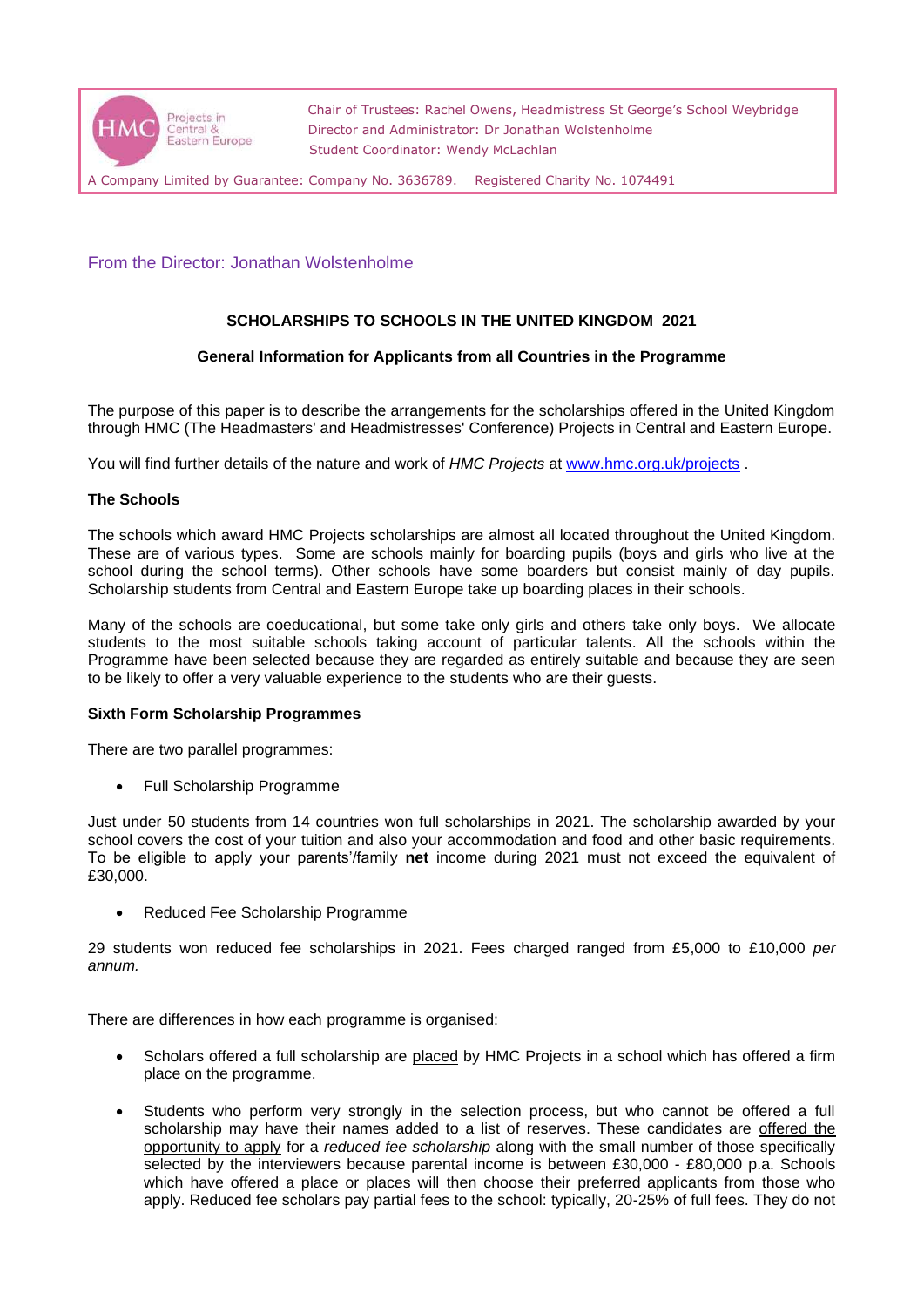pay an administration fee. We cannot guarantee that all recommended students who apply will be offered a place, but we expect that most will.

#### **Opportunity, Challenge, Commitment**

You have already been enterprising in asking for details of the HMC Projects Scholarships. Imagine now that you win a scholarship! What would it really involve? Will the benefits match all the uncertainty and upheaval? Should you accept the scholarship?

Inevitably, some features of British schools will be very different from your school. For your time in the UK to be a success **you will need to be adaptable** and willing to accept your school's arrangements. The most important differences are as follows:-

- 1. You will be living away from home. Many of you will have been on student outings or camps away from home, but with your friends and in the knowledge that life will soon be returning to normal. Coming to the UK, and realising that you will not be seeing your parents for two to four months, you may well feel homesick. For a start the food will be different! Many students do miss their homes at first, but quite quickly they make friends and enjoy having the company of other young people for much of the time. How do you think that **you** would cope?
- 2. Once you arrive at the school you will be in the care of the school staff at all times when the school is in session. Students live in boarding houses. The houses are usually for boys only or for girls only. In your house there will probably be about thirty to forty or fifty other students, perhaps aged 13 to 18, perhaps all sixth formers. Most students will share a room with another student and usually this will be the place where they not only sleep but do their work and keep their personal belongings, clothes, books and other items. Most schools will expect their boarders to take their share in certain communal responsibilities within their houses. For young people who have always lived at home it takes some time to become accustomed to this situation. If you have no brothers and sisters you will be used to making your own noise at home but not to having to put up with the noise created by others – let alone forty others!
- 3. In charge of your house, there will be a House Parent (Housemaster or Housemistress), assisted by a House Tutor and a House Matron. You will find that your House Parent will attach great importance to the rules established for the House and will ask that you respect and obey them. A typical rule would be that students will be expected to be in their own rooms by a particular time at night and will be required to be quiet so that others may sleep. Another rule will be that students are not allowed to smoke. Students in boarding schools are not normally permitted to seek or obtain paid employment outside school.

At home it is not usually necessary to make rules of this sort and they may well be more detailed and prescriptive than in your present school. Our experience is that these rules do not usually create difficulties for students, but we must emphasise that students need to be willing to accept them. They are made to enable everyone to fit in together and to make it as easy as possible to ensure that all the students are safe and happy. Schools do not, of course, allow smoking or the use of illegal drugs.

If you do not think you could accept such rules, then coming to a UK school would not be right for you, as such tensions can only cause unhappiness for you and for the school.

- 4. In most schools students wear a uniform during teaching hours and for special occasions. Typically this might be a grey suit for boys or a grey sweater and skirt for girls but schools will send full information about this to those who are selected for scholarships and there is no need for parents to spend much money on these items before your departure.
- 5. An important difference is that you will specialise in far fewer academic subjects. This applies to all the present examination systems in the UK – A Levels, the IB (International Baccalaureate), Scottish Highers and Advanced Highers and the Cambridge Pre-University Examination. Students usually concentrate on three or possibly four main subjects (from a range of fifteen to twenty different possibilities), plus independent projects and/or a general studies course. **For example**, a student wanting to specialise in Medicine might take Mathematics (and perhaps Further Mathematics), Biology and Chemistry as the main subjects. Another combination for a would-be engineer might be Mathematics, Physics and one other subject. On the arts/humanities side all sorts of combinations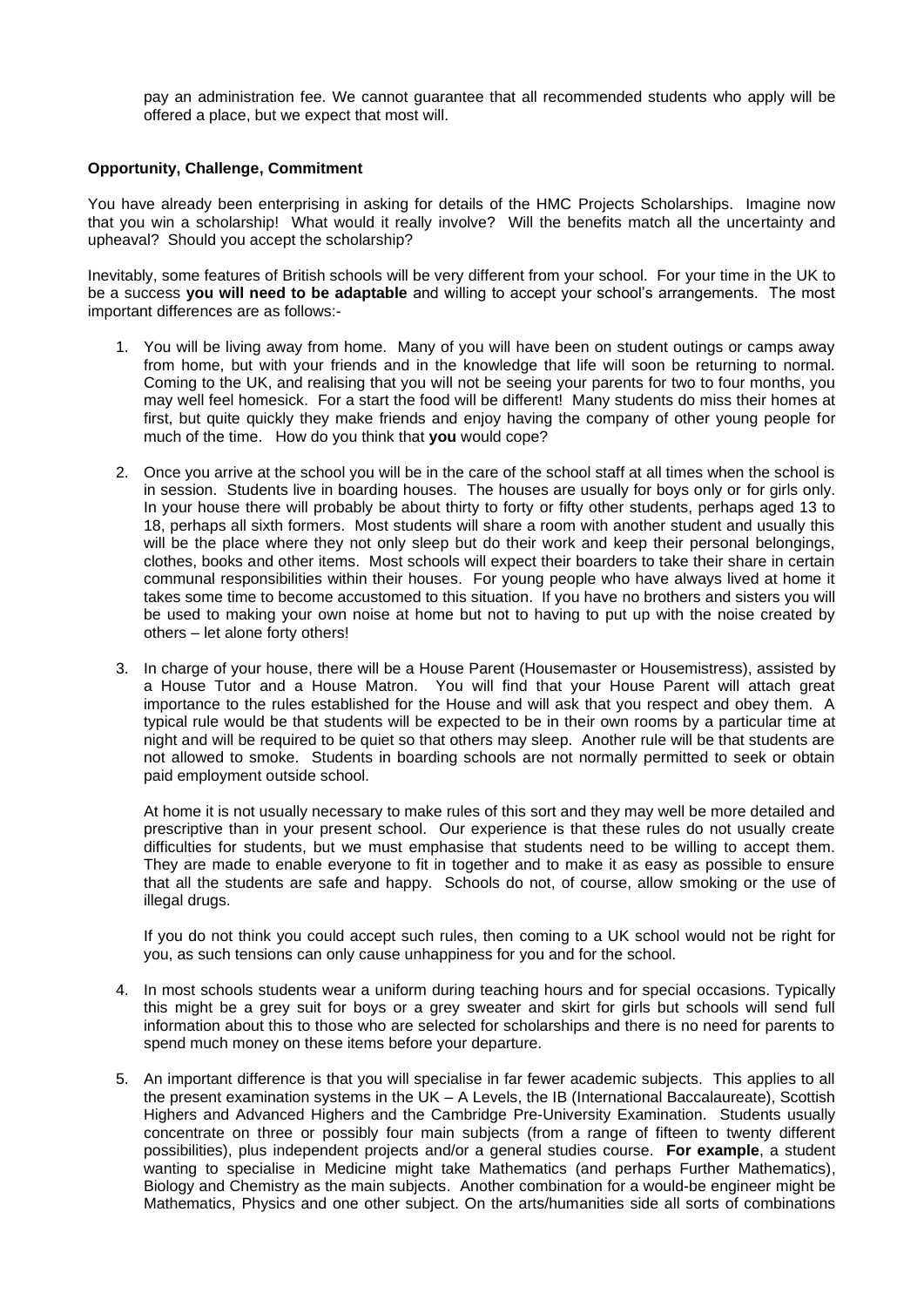are possible. For more detailed guidance please look at the document "*HMC Projects - Choosing subjects to study in the 6th Form*".

A word of warning: English will mean English Literature; it will not mean English Language - stop and think why! (British students speak English already…!)

In other words, HMC Projects scholars will study a smaller number of subjects and in greater depth than you would have done at home. The consequence is that you will think more deeply about the subject, rather than just study to absorb information. Of fundamental importance is the fact that you will be speaking, listening, reading and writing in English all the time, so that your command of English will develop enormously during your time in the UK. Your new school will want to know which subjects you would like to study and will supply full information for that purpose. We are happy to advise as necessary.

- 6. A note on languages. With a few exceptions the British are generally not that good at languages…! They get by with English…. But most if not all of you will speak and study a number of languages and these often include Russian and German. Very few UK schools teach German and Russian is also virtually non-existent. UK schools tend to teach French and then Spanish as European languages and increasingly Mandarin or Arabic. You may well be able to study a language or languages as one or two of your chosen A Level subjects, but please don't come to the UK if your top priority is to continue with German or Russian…!
- 7. Whereas most schools in your countries aim to provide only teaching in the academic subjects, British boarding schools offer a wide range of other activities through which students can develop their talents and acquire new skills. You can expect high standards and excellent facilities in Music, Drama and Sport. It is crucially important that you explore these opportunities for personal recreation and development. It is the easiest and quickest way of making friends with fellow students. Remember too that you will be in school during weekends, when there will be few classes to attend and many hours to fill. Students who **give** most to their boarding communities and to the sporting and cultural life of their schools **gain** most from all the opportunities that their schools offer them.

In other words, there will be much more to life than simply working hard – although that is obviously important! You should also be able to enjoy yourselves and be happy in the company around you. That way, you will take home lasting friendships and an enduring reminder of your time in Britain.

- 8. All UK boarding schools have an international outlook and will probably have a number of students from other countries – from Europe, Africa, Asia, Hong Kong and China…along with their British students. UK boarding schools are truly interconnected worlds and one of their great attractions is that they will prepare you well for a world where you may well live and work in a number of countries. But you will need to be sensitive to cultural differences as well as aware that attitudes towards social matters such as racism or gender equality may well be different to those at home.
- 9. There are a few exceptions but almost all UK boarding schools have a religious heritage and require their students from time to time to attend what may be called "chapel" or "prayers" or a "religiousstyle assembly". This is actually also the law of the land and applies to all British schools. Boarding schools see this as an important and intrinsic part of communal life and of the all-round education they offer as well as a valuable cultural experience. The Church of England is as broad-minded a church as any in the world and schools will go out of their way to ensure that services or "prayers" are inclusive. Those leading such occasions know that in a typical British boarding school there will be students from many cultures and of many faiths as well as of none; they shape what they offer accordingly. Students are expected to attend (not least out of courtesy); schools do not normally allow students to opt out of such events. If you or your parents cannot accept this requirement then you should not proceed with this application.
- 10. Most UK boarding schools now insist on their international pupils naming a guardian. The detail of this requirement will differ from one school to another. Typically, a suitable guardian must be resident in the UK, should be over 23 and live within two hours' drive of the school. A few schools help arrange this for their scholars for which there may be a cost, but most do not. Some schools will expect the guardian to be able to provide accommodation if needed. Normally, providing the school with the name of a relative or trusted family friend who is willing to act as a guardian is sufficient but this must be agreed with the school. The alternative is to pay for the services of a guardian arranged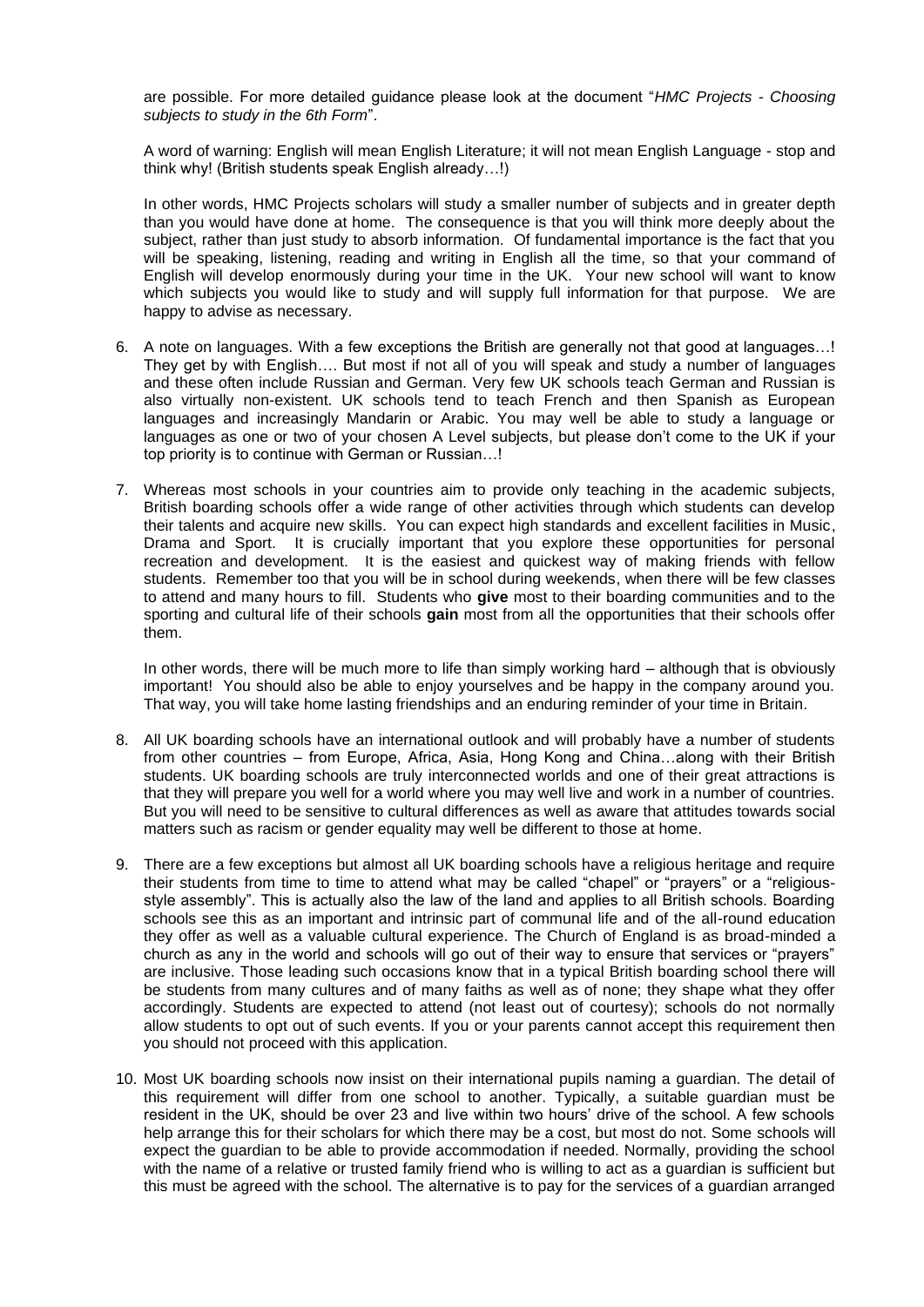through a reputable agency but this can be very expensive. In such cases, the schools will often expect the guardian agency to be approved by Aegis [\(https://aegisuk.net/\)](https://aegisuk.net/).

11. The Scholarship is intended to be for two years and you should not apply if you want to spend only one year in the UK. In principle this is a two-year programme: full scholarships and reduced fee scholarships will generally be for two years, renewable for the second year on the same or similar terms. It should be noted that schools do, however, reserve the right to withdraw a scholarship from any scholar if they fail to perform to the high standards expected, both academically and socially. The two-year programme allows scholars to complete their education in the UK and to apply for a wide variety of universities across Europe. Schools will expect scholars to demonstrate high academic performance and make a valuable contribution to school life. There is no absolute requirement for scholars to stay on for a second year, but schools will be expecting this. Many former scholars have then gone on to university in the UK. However, now that the UK has withdrawn from the EU (Brexit) the financial advantages for a student from an EU country studying at university in the UK are now no longer available and the high cost of tuition is the same as it is for students from outside the EU. In addition, all international students regardless of whether they are from the EU or not are required to have a visa to study in the UK. The scholarship therefore does not carry with it the opportunity to study at a British university. You should find out from local universities and from your own current school which examinations or courses of study (if any) will be necessary if you are to resume studies at home without disadvantage when you return. Studying at university in the UK is very expensive in terms of both tuition and living costs.

Before applying, and certainly before accepting, make sure that you have researched this fully, with an eye to your own academic and career aspirations. (Bear in mind that these might change after a year or two in the UK!)

## **The Shape of the School Year**

The school year in Britain is usually divided into three terms, with holidays at Christmas, Easter and in the summer. The school will ensure that you know the arrangements for travelling home and returning to Britain after the Christmas and Easter holidays. You will not remain in Britain during these holidays unless your school agrees to this and your parents have also given permission, made the necessary arrangements and communicated these to the School. It is not possible to stay at your school during the holiday periods.

In addition, most schools close for a half-term break in the middle of the term. In the first (autumn) term this will probably be a two week break (taking in three weekends in late October/early November) and most HMC projects scholars fly home – with careful planning costs can be kept down. Later in the school year the half term breaks are shorter. As a result of the current COVID-19 pandemic, if there are travel restrictions in place or there is a likelihood of the imposition of quarantine many schools may prefer to remain open over the half-term holidays to allow their international pupils to stay there.

#### **Your data and how we use it**

The information that you include in your application for a scholarship is essential to us and we undertake to handle it responsibly and keep it secure. It is therefore important for you to know how we use it and who sees it.

Only if you are called to interview will our national coordinator in your country send us a copy of your completed application form as a digital file in advance of the interviews. This is used by our interviewers to learn about you in preparation for the interviews. A copy is kept by the Administrator of HMC Projects. If you are selected for a scholarship then your digital application form is retained by the Administrator of HMC Projects for the duration of your scholarship: normally two years. Any printed documents which are passed to the interviewers at the time of the interviews will normally be passed on to the school you will be going to. The confidential parental income information, however, is not passed on to the school but is retained by the Administrator of HMC Projects in case a special request should be made by you for exceptional additional financial assistance. We may make your school aware of the figure for the total net annual income for your family if we consider that it would be helpful to demonstrate a case for additional financial assistance.

If you are unsuccessful in being awarded a full scholarship, but are invited to apply for a reduced fee scholarship, then your digital application form may be passed on to the schools you are applying to in order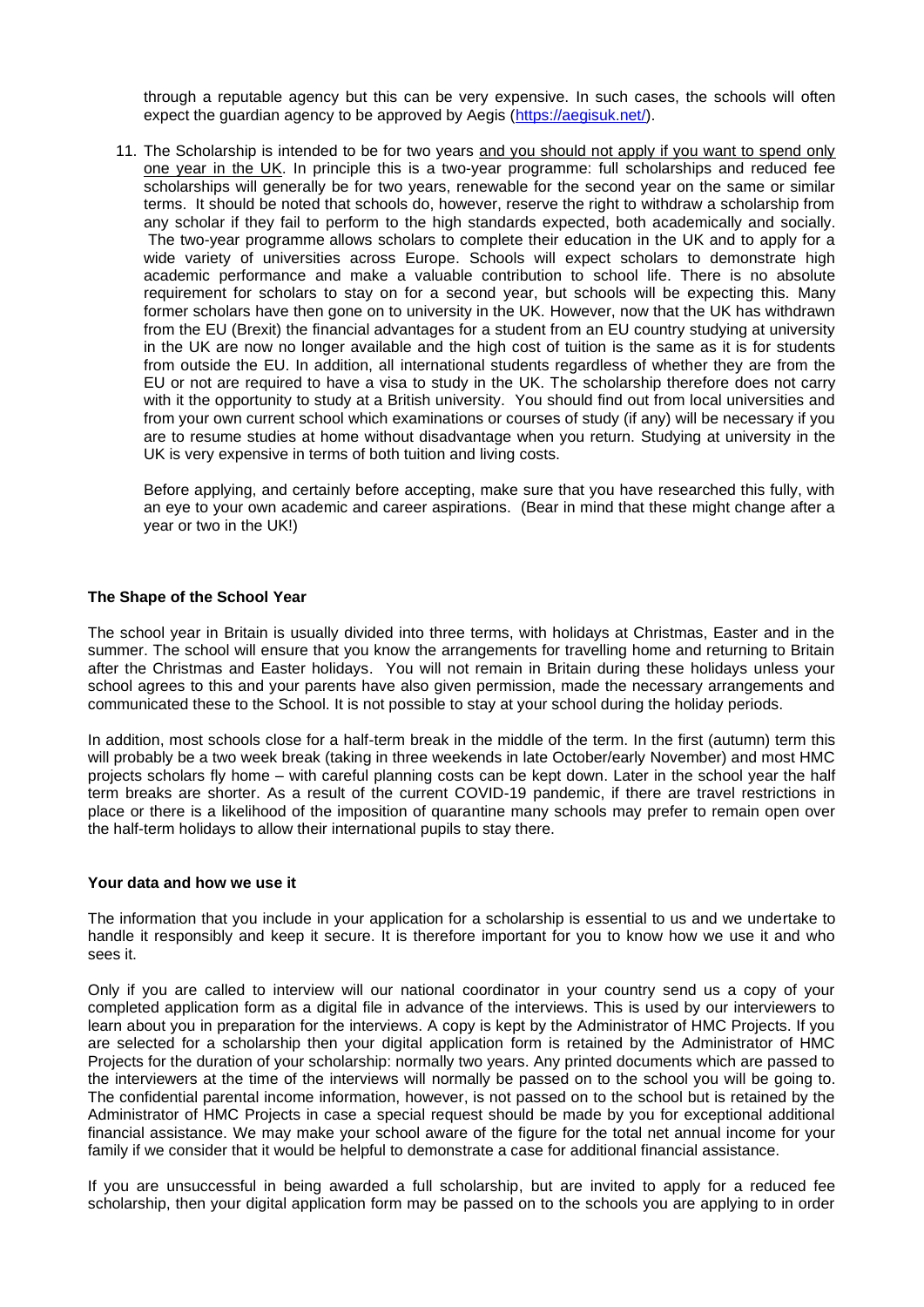to help them choose their preferred candidate and make an offer of a reduced fee scholarship. The parental income information is not disclosed to any school. If you are successful and are offered a reduced fee scholarship and you accept it, then your digital application form is retained by the Administrator of HMC Projects for the period of the scholarship and any printed documents are normally sent on to the school with the exception of the confidential income declaration. If you are not successful or decline the offer to apply for a reduced fee scholarship then your digital and printed application forms are kept only until the start of the scholarship period, normally September 1<sup>st</sup> after which they are deleted or destroyed.

At the end of the scholarship period the Administrator of HMC Projects will retain your contact details in an alumni database and we may contact you occasionally to keep in touch.

It is important that you understand how we use your information as described above and that you and your family agree to this. At all times HMC Projects undertakes to hold all the data on its scholarship applicants, scholars and alumni securely.

## **A Note about Selection**

We like to think that we are good at selecting the right scholars.

We receive a very large number of applications from students in 15 countries. There will therefore be very many high achieving students who are not selected. Our decisions should be viewed as final and we regret that we are not able to enter into any discussion or correspondence subsequently with applicants who are not successful.

We look very carefully at your application form. You should therefore complete it **carefully and fully**. What you write in your essay is very important. We ask all the questions for very good reasons! We have references written about you by your teachers. And then we meet you in groups of three. At the interview we want to learn more about you as individuals but also see how you interact with other students.

Our interviewers are all highly experienced. They are either serving or retired heads or senior teachers who work or have worked in UK boarding schools. At the interview they will get you to talk about yourself, talk with others and discuss topics or play intellectual games. We find that students enjoy the experience – at least afterwards! – and often we are told that they have never done anything like this before….

We have no quotas. We are meeting students (both within your own country and then across Europe from Estonia in the north to Armenia in the south-east) from all sorts of backgrounds and schools. Nor do we adopt any sort of points-based system (say for Olympiad performance, or school grades or performance on the violin etc etc….)

We use our judgment and do our best to view all applications in the round. We select students who, in addition to being very good indeed in their academic studies, are sociable, adaptable, interesting and interested in other people and in ideas; they need to have charm and, above all, be ready to give of themselves to their new communities.

#### **Accepting a Scholarship is a Commitment**

Please re-read and think very carefully about the last sentence above! We are looking for students who understand and who will live out former President J F Kennedy's famous remark: "Ask not what your country can do for you; ask what you can do for your country". For "country" read "school"!

In this document we have tried to draw attention to some of the human realities involved in an HMC Projects scholarship. Each year we know that a few students apply for the scholarship mainly because they see it mainly as a prize to be won, but they have not given much, if any, thought to the personal challenges that will face them. Such students will not be selected.

Please don't forget that if you are offered and you accept a scholarship, which gives you the opportunity of studying in the Sixth Form at a school in the UK, then this means that someone else is not going to have that opportunity. We shall expect you to make a success of this opportunity academically and socially and to take a leading part in some of the huge array of extra-curricular activities offered by UK boarding schools.

You owe it not only to yourself, but also to your competitors, to be honest with yourself. You will be moving out of your own 'comfort zone'. If you know that you would find it personally very difficult to adjust to all the